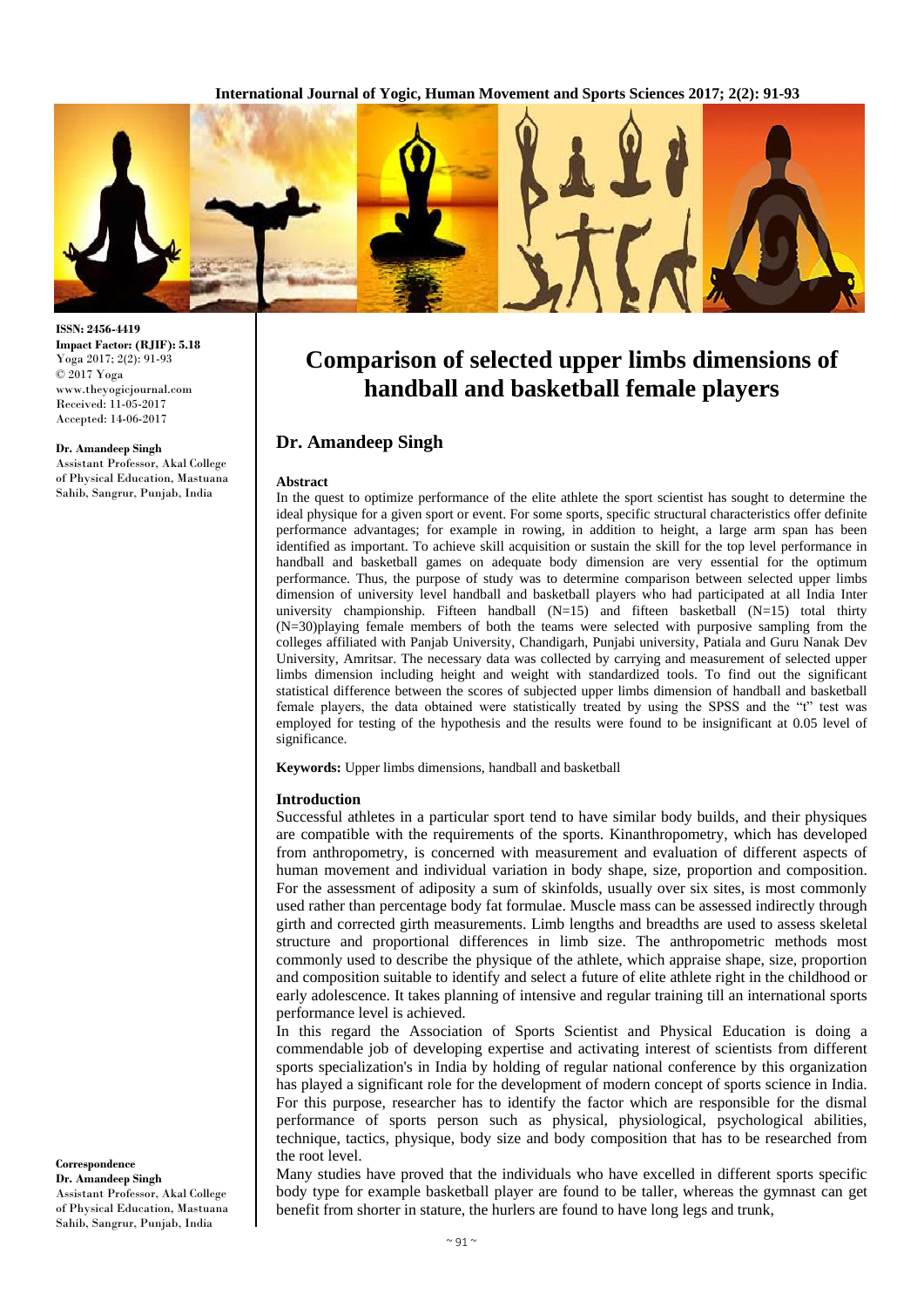sprinters are more endomorphic and mesomorphic than other athletes (Cureton, 1954, and Tanner 1960)<sup>[1, 6]</sup>.

In basketball and handball, players' body mass was the limiting factor that determined their playing position (Drinkwater *et al.*, 2007; Hoare, 2000)<sup>[3, 4]</sup>. Specifically in basketball, results showed that center were taller, heavier and presented a higher percentage of body fat than forwards and point guard (Lamonte *et al*., 1999). Moreover, in handball back centers, goalkeepers and back wingers were heavier than wingers and forward center (Moncef *et al*., 2012) but as far as comparison of the upper limbs are concerned there is dearth of literature. Therefore, the purpose of the present study was to compare upper limbs of Handball and basketball players.

### **Methodology**

In order to achieve the purpose of the study, data was collected from thirty (N=30) subjects. Fifteen Handball female players  $(N=15)$  and fifteen basketball  $(N=15)$  female players who had participated at All India Inter University level competition. They were administrated standardized anthropometric tests in the consultation with the experts in the field, minutely gleaning through the literature available and considering the feasibility criteria in mind, especially the availability of equipment. Height, weight, total arm length, fore arm length, upper arm length, hand breadth, hand span, hand length, wrist breadth, and elbow breadth were the variables selected for the present study. All the instruments required for collection of data were obtained from reputed suppliers of standard equipment which was produced by facility of sport sciences department of anthropology, Netaji Subhash National Institute of Sports, Patiala.

Thus, their calibrations were accepted as accurate measurement for the purpose of this study. All the anthropometric measurement were taken on the right side of the subject and these measurement were carried out of the female handball and basketball players the data was collected in the morning session from 6:00 am to 8:00 A.M. as it was convenient to the subjects.

## **Statistical Analysis**

The data was statistically analyzed on computer by using the SPSS. 't' test of statistic was applied to compare the selected upper limbs dimensions of handball and basketball female players. The detailed comparisons were given in the form of table.

| SR. No | <b>Variables</b> | <b>Handball players</b> |       | <b>Basketball players</b> |      | $\ddot{\mathbf{f}}$ |
|--------|------------------|-------------------------|-------|---------------------------|------|---------------------|
|        |                  | <b>MEAN</b>             | S.D   | <b>MEAN</b>               | S.D  | value               |
| 1.     | Weight           | 52.67                   | 4.91  | 54.00                     | 4.36 | 0.44                |
| 2.     | height           | 163.78                  | 4.77  | 162.67                    | 4.33 | 0.51                |
| 3.     | Total arm length | 73.55                   | 2.59  | 70.51                     | 2.12 | 0.00                |
| 4.     | Upper arm length | 30.42                   | 1.56  | 29.75                     | 1.03 | 0.18                |
| 5.     | Fore arm length  | 25.57                   | 1.23  | 25.34                     | 1.25 | 0.62                |
| 6.     | Hand length      | 17.49                   | '1.07 | 15.42                     | 0.74 | 0.00                |
| 7.     | Hand breadth     | 7.65                    | 0.39  | 7.40                      | 0.47 | 0.13                |
| 8.     | Hand span        | 20.03                   | 1.33  | 19.54                     | 0.10 | 0.25                |
| 9.     | Elbow width      | 5.01                    | .41   | 5.83                      | 0.28 | 0.00                |
| 10.    | Wrist width      | 5.03                    | .45   | 5.05                      | 0.34 | 0.89                |

**Table 1:** Mean difference of selected upper limbs dimensions of handball and basketball female players

*p*< 0.05 (df = 28), t = 2.05

The above table revealed that there had been no significant difference found in handball and basketball players in variable of height at 0.05 level of confidence as the Obtained 't' value of 0.44 in this table were lower than the tabulated 't' value 2.05, same as insignificant difference is found in 't' value being 0.51, at level of 0.05, which was less than the tabulated 't' value 2.05 on the variable of weight. It showed that the basketball players had more weight than the handball players but statistically it is no significant. The table revealed that there had been insignificant difference found in handball and basketball players in variable of total arm length at 0.05 level of confidence as the obtained 't' value of 0.00,which was lower than tabulated 't' value, hence the difference were found statistically insignificant as calculated 't' value 0.18 was less than tabulated 't' value 2.05 on the variable of upper arm length, same as in significant difference was found in 't' value being 0.62, at level of 0.05, which was less than the tabulated 't' value 2.05 on the variable of fore arm length. It showed that the handball players had dominated the basketball players on the variable of fore arm length, hence the difference were found statistically insignificant as calculated 't' value 0.00 which was less than tabulated 't' value 2.05 on the variable of hand length, the mean and standard deviation value of basketball and handball players on the hand breadth, had no significant difference found in the handball and basketball players in variable of hand breadth at 0.05 level of confidence as the obtained 't' value of 0.13 in this were lower than the tabulated 't' value 2.05, same as in significant difference is found in 't' value being 0.25, at level of 0.05, which was less than the tabulated 't' value 2.05 on the variable of hand span. The above table revealed that there had been no significant difference found in handball and basketball players in variable of elbow width at 0.05 level of confidence as the obtained 't' value of 0.00 in this were lower than the tabulated 't' value 2.05, and on the variable of wrist width were also found insignificant at 0.05 level of confidence as calculated 't' value were being 0.89 which was less than tabulated 't' value on the behalf of the results of this study shown that the handball players and basketball players has no statistical significant difference between weight, height, total arm length, upper arm length, fore arm length, hand length, hand span, hand breadth, elbow width and wrist width.

#### **Conclusion**

The result revealed that the basketball players and handball players having inter university participant to their credit were found to possess non-significantly  $(t<0.5)$  at all selected upper limb body measures Hence the hypothesis is rejected. The results of the present statusmay be able to eradicate the confusion from the minds of the people that there is significant difference between the upper limbs of hand ball